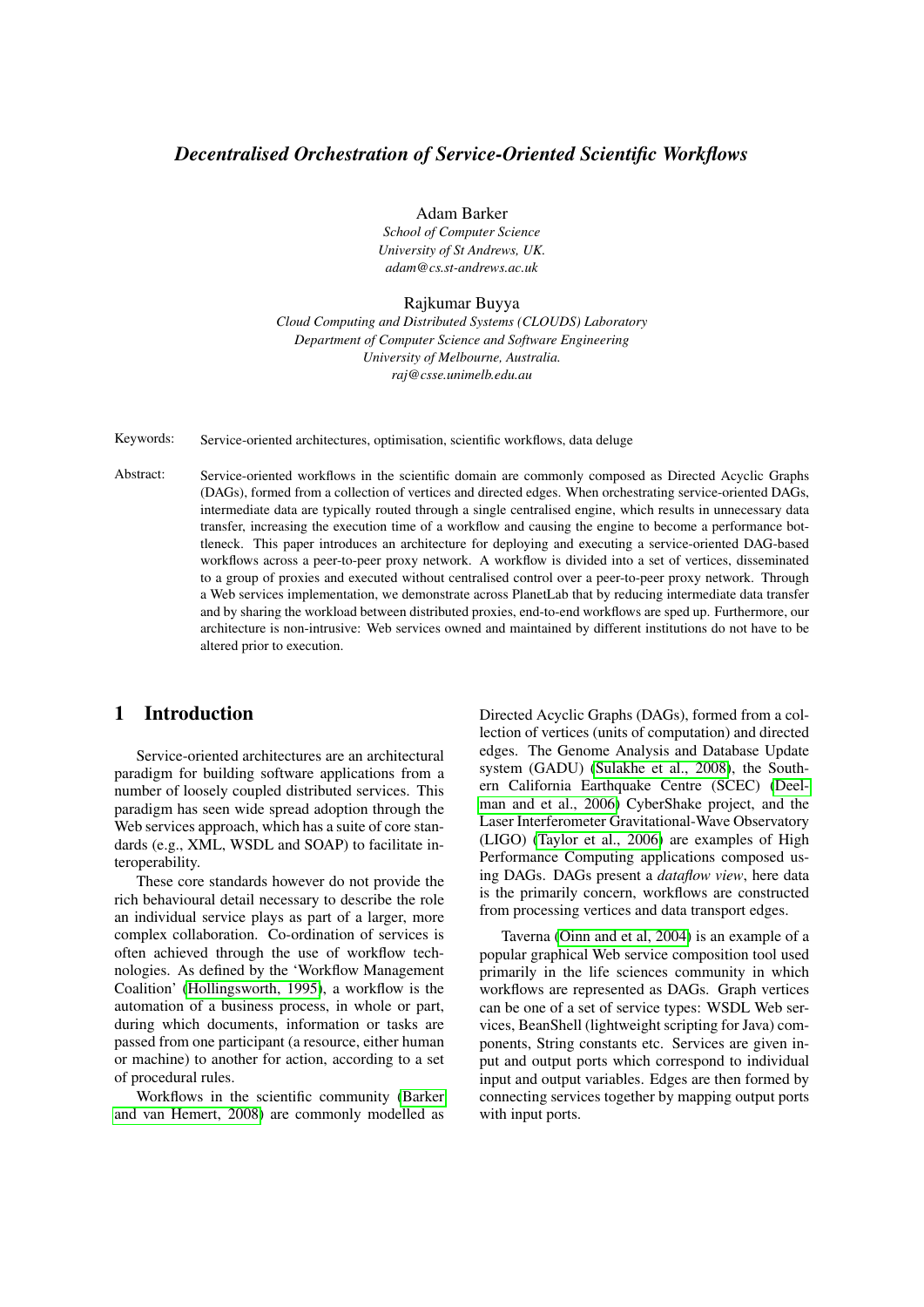## 1.1 Motivating Scenario: Calculating Redshift

At this point, in order to put our motivation and problem statement into perspective, it is useful to consider an illustrative scenario. The Redshift scenario is taken from the AstroGrid [\(Allan et al., 2010\)](#page-9-6) (UK e-Research project) science use-cases and involves retrieving and analysing data from multiple distributed resources. This scenario is representative of a class of large-scale scientific workflows, where data and services are made available through a Web service. It will be referenced throughout the remainder of this paper. Figure [1](#page-1-0) is a representation of the AstroGrid redshift scenario in Taverna.

Photometric Redshifts use broad-band photometry to measure the Redshifts of galaxies. While photometric Redshifts have larger uncertainties than spectroscopic Redshifts, they are the only way of determining the properties of large samples of galaxies. This scenario describes the process of querying a group of distributed databases containing astronomical images in different bandwidths, extracting objects of interest and calculating the relative Redshift of each object.

<span id="page-1-0"></span>

Figure 1: AstroGrid scenario – Taverna representation. Workflow inputs are the RA and DEC coordinates, services are represented as rectangles, links correspond to the flow of data between services.

The scenario represents a workflow and begins with a scientist inputting the RA (right ascension) and DEC (declination) coordinates into the system, which define an area of sky. These coordinates are used as input to three remote astronomical databases; no single database has a complete view of the data required by the scientist, as each database only stores images of a certain waveband. At each of the three databases the query is used to extract all images within the given coordinates which are returned to the scientist. The images are concatenated and sent to the SExtractor [\(Bertin and Arnouts, \)](#page-9-7) tool for processing. SExtractor scans each image in turn and uses an algorithm to extract all objects of interest (positions of stars, galaxies etc.) and produces a table for each of the wavebands containing all the data. A cross matching tool is then used to scan all the images and produce one table containing data about all the objects of interest in the sky, in the five wavebands. This table is

then used as input to the Hyper $Z^1$  $Z^1$  algorithm which computes the photometric Redshifts and appends it to each value of the table used as input. This final table consists of multi-band files containing the requested position as well as a table containing for each source all the output parameters from SExtrator and HyperZ, including positions, magnitudes, stellar classification and photometric Redshifts and confidence intervals; the final table is returned to the user.

### 1.2 Problem Statement

Although service-oriented workflows can be composed as DAGs using a dataflow model, in reality they are orchestrated from a single workflow engine, where intermediate data are typically routed through a centralised engine.

<span id="page-1-2"></span>

Figure 2: UML Sequence diagram: AstroGrid scenario.

Figure [2](#page-1-2) is a UML Sequence diagram displaying how the AstroGrid workflow is orchestrated. The initial RA and DEC coordinates are used as input to each of the three source databases: Radio, Infrared and XRay. Each source database then returns a set of images to the workflow engine. These images are then combined and passed through the SExtractor, XMatcher and HyperZ services. Finally, the HyperZ service returns the Multiband table as output.

In the AstroGrid scenario, output from each of the source databases and processing services passes via the workflow engine, in order to be passed to the next service in the workflow chain. When one is orchestrating Web services from a tool such as Taverna, the workflow engine becomes a bottleneck to the performance of a workflow. Large sets of intermediate data which are consistent with scientific workflows are routed via the workflow engine, which results in

<span id="page-1-1"></span><sup>1</sup><http://webast.ast.obs-mip.fr/hyperz/>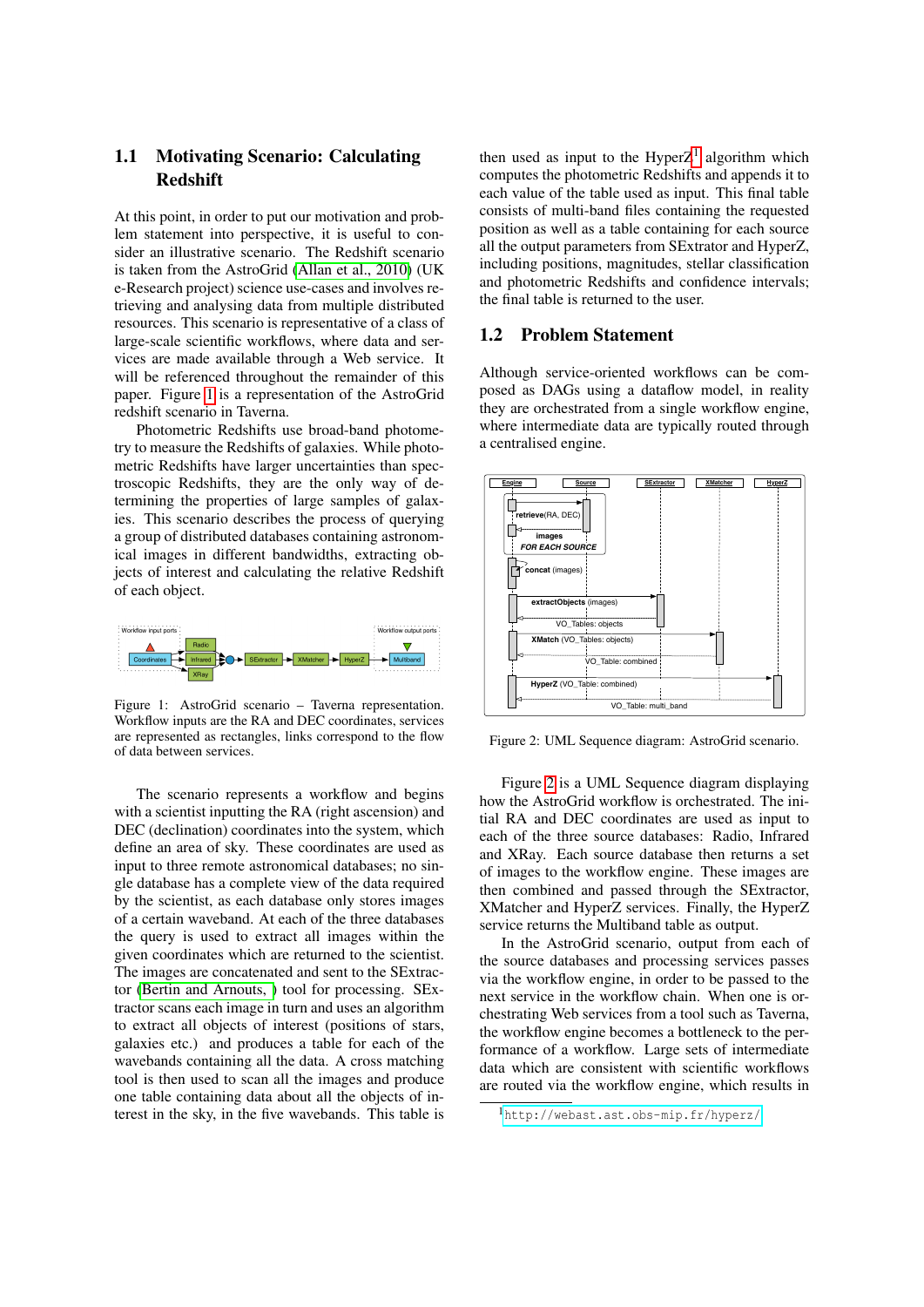unnecessary data transfer, increasing the execution time of a workflow and causing the engine to become a bottleneck to the execution of an application.

#### 1.3 Paper Contributions and Structure

This paper proposes a novel architecture for accelerating end-to-end workflows by deploying and executing a service-oriented workflow (composed as a DAG) across a peer-to-peer proxy network. Individual proxies are deployed at strategic network locations in order to exploit connectivity to remote Web services. By 'strategic' we could refer to one of many factors including network distance, security, policy etc. Proxies together form a proxy network which facilitate a number of functions such as service invocation, routing of intermediate data and data caching.

By breaking up a workflow and disseminating it across a peer-to-peer network, workflow bottlenecks associated with centralised orchestration are partially removed, intermediate data transfer is reduced, by sharing the workflow across distributed proxies and applications composed of interoperating Web services are sped up.

Importantly, our proposed architecture is a nonintrusive solution, Web services do not have to be redeployed or altered in any way prior to execution. Furthermore, a DAG-based workflow defined using a visual composition tool (e.g., Taverna) can be simply translated into our DAG-based workflow syntax and automatically deployed across a peer-to-peer proxy network.

A Java Web services implementation serves as the basis for performance analysis experiments conducted over PlanetLab [\(Chun et al., 2003\)](#page-9-8). These experiments empirically demonstrate how our proposed architecture can speed up the execution time of a workflow when compared to standard orchestration. Although this paper focuses on Web services, the concept is generic and can be applied to other classes of application, i.e., High Performance Computing, Cloud Computing etc.

This paper is structured as follows: Section [2](#page-2-0) introduces the architecture of an individual proxy and multiple proxies which together form a proxy network. A syntax is introduced for service-oriented DAG-based workflows and the algorithms which divide a workflow, assign and enact a workflow across a proxy network are described. A Java Web services implementation, which serves as a platform for performance analysis is also discussed. Section [3](#page-6-0) describes the performance analysis experiments. Related work is discussed in Section [4.](#page-8-0) Finally conclusions and future work are addressed in Section [5.](#page-8-1)

### <span id="page-2-0"></span>2 Proxy Architecture

Within our architecture a proxy is a middleware component that is deployed at a strategic location to a Web service or set of Web services. For the purposes of this paper, by strategic we mean in terms of network distance; as closely as possible to an enrolled service, i.e., on the same Web server or within the same domain, such that communication between a proxy and a Web service takes place over a local, not Wide Area Network. Proxies are considered to be volunteer nodes and can be arbitrarily sprinkled across a network, importantly not interfering with currently deployed infrastructure.

A proxy is generic and can concurrently execute any workflow definition. In order for this to be possible, the workflow definition is treated as an executable object which is passed between proxies in a proxy network. Proxies invoke Web services on behalf of the workflow engine, storing any intermediate data at the proxy. Proxies form peer-to-peer proxy networks and can route data directly to one another, avoiding the bottleneck problems associated with passing intermediate data through a single, centralised workflow engine.

<span id="page-2-1"></span>

Figure 3: Proxy architecture: Web services represented by clouds, proxies by circles, the workflow definition and vertex (W,V) by a rounded rectangle.

Figure [3](#page-2-1) shows a high level architectural diagram of a proxy network. A user designs a service-oriented DAG-based workflow using a visual workflow editor such as Taverna. A scheduling service assigns workflow vertices to proxies, the unique identifier of each proxy is then spliced into the workflow definition. Each proxy then is passed an entire copy of the workflow definition. Once a proxy receives the workflow definition, it executes its assigned set of vertices (once all dependencies are resolved) and passes any intermediate data according to the directed edge defi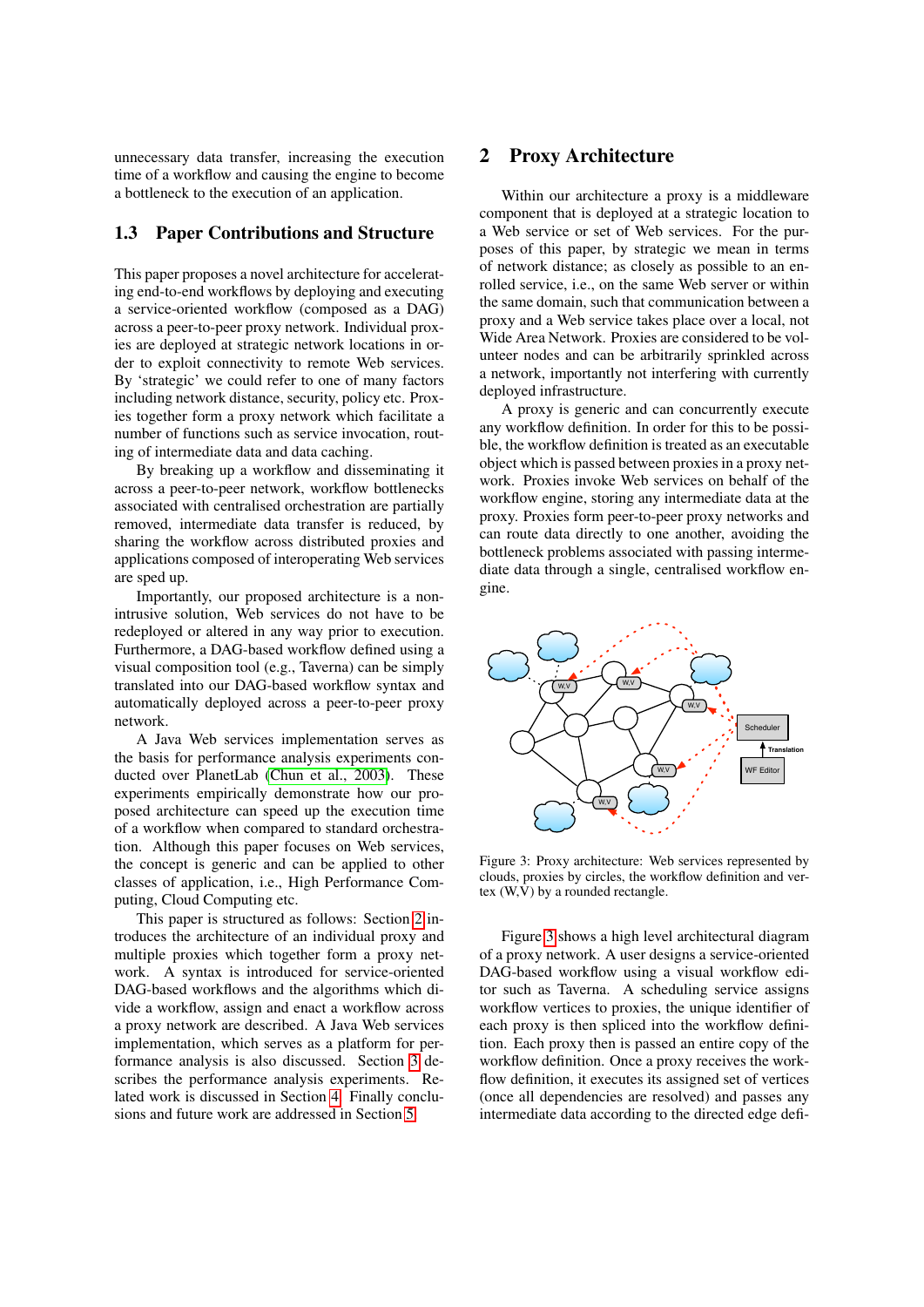nition. Once deployed a DAG-based workflow is executed without any centralised control over a peer-topeer proxy network.

The following subsections describe in detail how a user designs a workflow, how the workflow definition is divided and assigned to a set of proxies, deployed across a proxy network and enacted.

### 2.1 Workflow Definition

A workflow is specified as a DAG according to the syntax displayed in Figure [4.](#page-3-0) It is important to note that the DAG syntax is not a novel contribution of this paper, it is primarily a way to describe the algorithms and architecture of our proposed approach. We have taken inspiration from the Taverna SCUFL language [\(Oinn and et al, 2004\)](#page-9-5), our syntax is a simplified version which does not support the additional processor types such as BeanShell etc. A workflow relies on static binding at deployment time, dynamic binding methods are left to future research.

<span id="page-3-0"></span>

| Workflow  | $\mathbf{r} =$            | $ID_w$ , {Vertex}, {Edge}, $ID_s$                                                        |
|-----------|---------------------------|------------------------------------------------------------------------------------------|
| Vertex    | $\mathbb{R}^2$            | $vertex(ID_v, Processor)$                                                                |
| Processor | $\mathrel{\mathop:}=$     | WS   Input   Output                                                                      |
| WS        | $\mathbf{r} =$            | $s(Config(k), {Import}, {Output}, IDp)$                                                  |
| Input     | $\mathrel{\mathop:}=$     | input(value, Outport)                                                                    |
| Output    | $\mathbb{R}^{\mathbb{Z}}$ | output(value, Inport)                                                                    |
| Inport    | $\mathbb{C} = \square$    | $in(ID_{in}, Type, [digit])$                                                             |
| Outport   |                           | $\mathrel{\mathop:}= \quad \mathsf{out}(\mathsf{ID}_{out}, \mathsf{Type})$               |
| ID        | $\mathbb{R}^{\mathbb{Z}}$ | $ID_w   ID_s   ID_v   ID_p   ID_{in}   ID_{out}$                                         |
| Type      | $\mathbb{R}^{\mathbb{Z}}$ | <b>XML RPC Types</b>                                                                     |
| Config    | $\mathrel{\mathop:}=$     | $\langle$ name, value $\rangle$                                                          |
| Edge      |                           | $\therefore = \text{ID}_v: \text{ID}_{out} \rightarrow \{\text{ID}_v: \text{ID}_{in}\}\$ |
|           |                           |                                                                                          |

Figure 4: Workflow definition syntax.

A workflow is labelled with a unique identifier ID<sub>*w*</sub> and consists of a set of vertices  $\{Vertex\}$  and a set of edges {Edge}. A vertex is given a globally unique identifier  $ID<sub>v</sub>$  and can consist of one of a set of processor types. As this paper focuses on serviceoriented workflows, processors are Web service definitions WS or input and output variables.

A Web service is defined firstly as a list of configuration pairs Config<sup>(k)</sup> which are simply  $\langle$  name, value  $\rangle$  pairs and define the information necessary to invoke an external Web service: WSDL location, operation name etc. Secondly, a set of input ports {Inport}; each inport is given a unique identifier within a processor ID*in* and a Type definition, types map to the standard set of XML RPC Types<sup>2</sup>. The

final parameter (optional) defines how many inputs are expected at a given inport. A set of output ports {Outport}; each outport is given a unique identifier within a processor ID*out* and a Type definition. The final parameter of a processor is  $ID_p$ , which represents the globally unique identifier (mapping to an individual IP address) of a proxy which is executing a given vertex; these are initially null and spliced in before the workflow definition is disseminated to a set of proxies. Proxy identifiers are included in the workflow definition so that individual proxies can communicate with one another when executing a workflow. ID*s*, the final parameter of a Workflow definition is the location (IP address) of the scheduling service, this is also spliced in before the workflow is disseminated so that the final output from a workflow can be passed back to the user.

The final processor types supported are Input (used as input to a Web service) and Output variables (used as output from a Web service). An Input variable is defined as a value, which is the actual value assigned to the variable and an outport definition. An Output variable is defined as a value, which is initially a wildcard and an inport definition. The Types supported are the same set of XML RPC types.

In order to complete the workflow, a set of di- $P_p$ ) rected edges are formed which constitute a dataflow mapping from processor inports to processor outports. This is specified by providing the following mapping:  $ID_v: ID_{out} \rightarrow \{ID_v: ID_{in}\}.$  The types of the outport to inport mappings must match and are enforced by the workflow editor.

#### 2.2 Example Definition

Figure [5](#page-4-0) is a representation of the AstroGrid scenario in the workflow definition syntax, Figure [6](#page-4-1) is a corresponding diagrammatic representation. With reference to Figure [5,](#page-4-0) within the scope of the workflow identifier calculate\_redshift, eight vertices are defined: ra, dec represent the workflow input parameters, the variables are defined by the physical values which are transferred via the outports ra\_output and dec\_output. As the workflow output needs to be written back to a user's desktop, the vertex  $wf$  or represents the final workflow output which will eventually be written to the inport multi band; this output will then be passed back to the scheduling service which initiated the workflow.

The remaining vertices are WS definitions, radio, infra and xray are the distributed data sources, containing data from each of the required wave lengths; tools represents the co-located services SExtractor and XMatcher; finally z is the HyperZ processing ser-

<span id="page-3-1"></span><sup>2</sup><http://ws.apache.org/xmlrpc/types.html>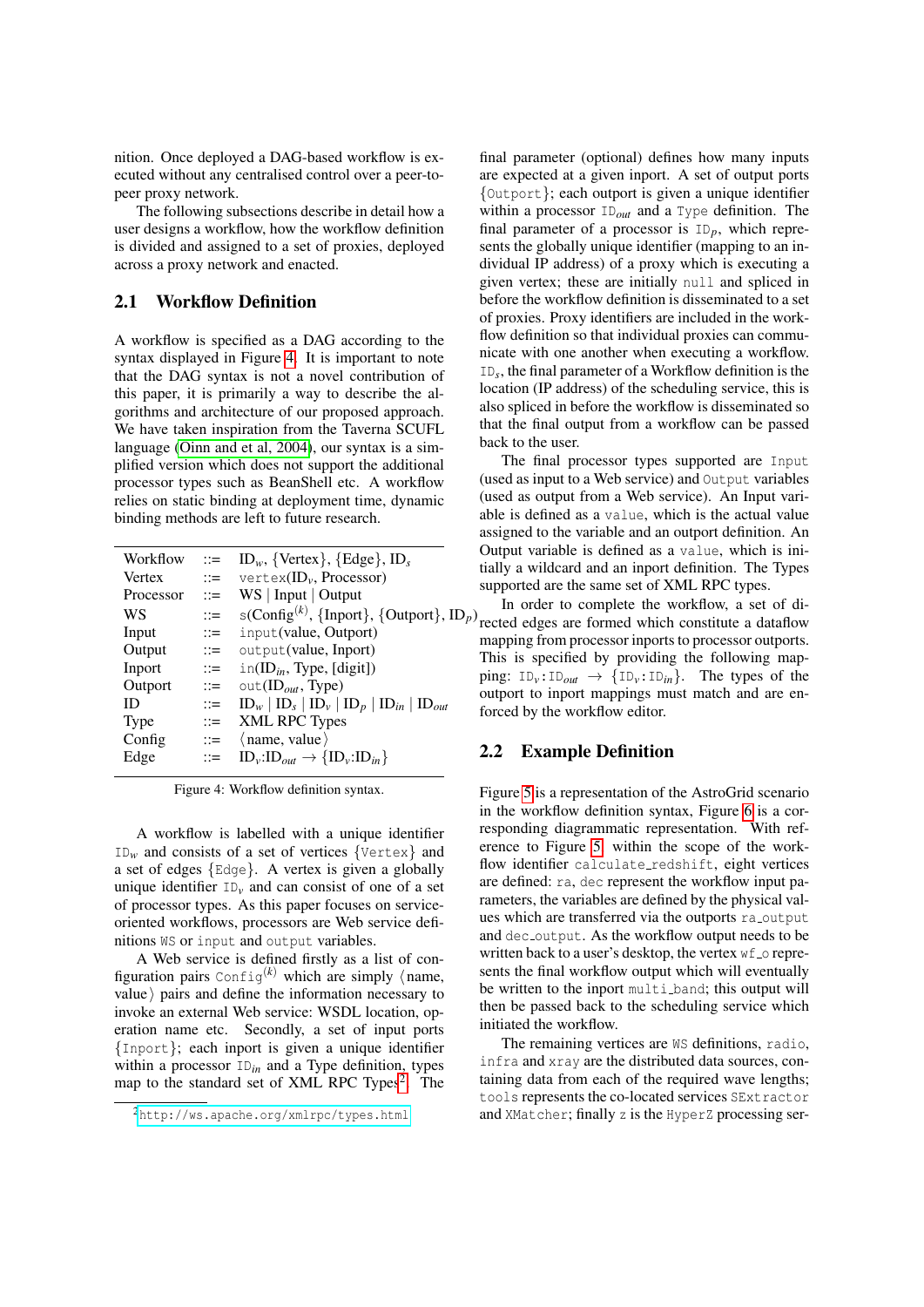<span id="page-4-0"></span>calculate\_redshift,

```
//RA, DEC and Output Vertices
{ \{ \text{vertex}(\text{ra}, \text{ input}(100, \text{ {out}(\text{ra\_output}, \text{String}) \} ) \} }vertex(dec, input(50, {out(dec_output, String)})),
vertex(wf_o, output(_, {in(multi_band, Object[])})),
//Source Vertices
vertex(radio, s(config, {in(ra_input, String),
in(dec_input, String)}, {out(image_set, byte[])}, _)),
vertex(infra, s(config, {in(ra_input, String),
\text{in}(dec\text{\_input}, \text{String}), \{\text{out}(image\_set, \text{byte}[])\}, \text{\_}),
vertex(xray, s(config, {in(ra_input, String),
in(dec_input, String)}, {out(image_set, byte[])}, _)),
//Processing Vertices
vertex(tools, s(config, {in(images, byte[], 3)},
{out(combined, Object[])}, _)),
vertex(z, s(config, {in(combined, Object[])},
{out(multi_band, Object[])})), \rightarrow,
//Edge definitions
{ra:ra_output -> radio:ra_input, infra:ra_input,
xray:ra_input,
dec:dec_output -> radio:dec_input, infra:dec_input,
xray:dec_input,
radio:image_set -> tools:images,
infra:image_set -> tools:images,
xray:image_set -> tools:images,
```
Figure 5: AstroGrid scenario workflow definition.

tools:combined -> z:combined, z:multi\_band  $\rightarrow$  wf\_o:multi\_band}, \_

<span id="page-4-1"></span>

Figure 6: Possible proxy configuration for the AstroGrid scenario: Edges are directed and show dataflow between proxies. Workflow inputs (RA, DEC) and outputs (WF<sub>-O</sub>) are also labelled. For simplicity, tools represents the colocated services SExtractor and XMatcher. Workflow engine and scheduling service not shown.

vice. Each of the service definitions contains typed inport and outport definitions; note the 3 in the tools inport images states that 3 inputs (which will be merged) are required, for simplicity config represents the concrete details of individual Web services. The wildcard at the end of each service definition is the unique identifier of the proxy  $ID<sub>p</sub>$  which is spliced in before the workflow definition is disseminated to a set of proxies. A set of Edge definitions connect vertex outports with vertex inports according to the flow of data in the AstroGrid scenario.

### <span id="page-4-2"></span>2.3 Web Services Implementation

The proxy architecture is available as an open-source toolkit implemented using a combination of Java (version 1.6) and Apache Axis (version 2) Web services [\(Apache Axis, \)](#page-9-9), it consists of the following core components:

• Registry service. When a proxy is deployed it is automatically enrolled with the registry service, which contains global knowledge of distributed proxies. The registry service logs data of previous successful interactions and proxies are polled to ensure availability.

• XML Syntax. The workflow syntax displayed in Figure [4](#page-3-0) is encoded in XML, allowing the registry service to splice in the proxy identifiers and proxies. Type checking between outport and inport definitions is enforced at the syntax level.

• Translation. A translation component automatically converts workflows defined in the Taverna SCUFL dataflow language into our workflow specification syntax. Translations from other languages are possible, we have chosen Taverna SCUFL as it is a widely accepted platform, particularly in the life sciences community.

• Scheduling service. Once a user has designed a workflow and it has been translated, the scheduling service (a local component) takes as input the workflow definition and consults the registry service, splicing in a unique proxy identifier for every vertex in a workflow definition. The scheduling service's IP address is spliced into the workflow definition, so that final output can be sent back to the user.

• Proxy. Proxies are made available through a standard WSDL interface, allowing them to be simply integrated into any standard workflow tool. As discussed further in Section [2.5,](#page-5-0) a proxy has two remote methods: initiate to instantiate a proxy with a workflow and a vertex, and data, allowing proxies to pass data to one another, which in our implementation is via SOAP messages over HTTP. Proxies are simple to install and configure and can be dropped into an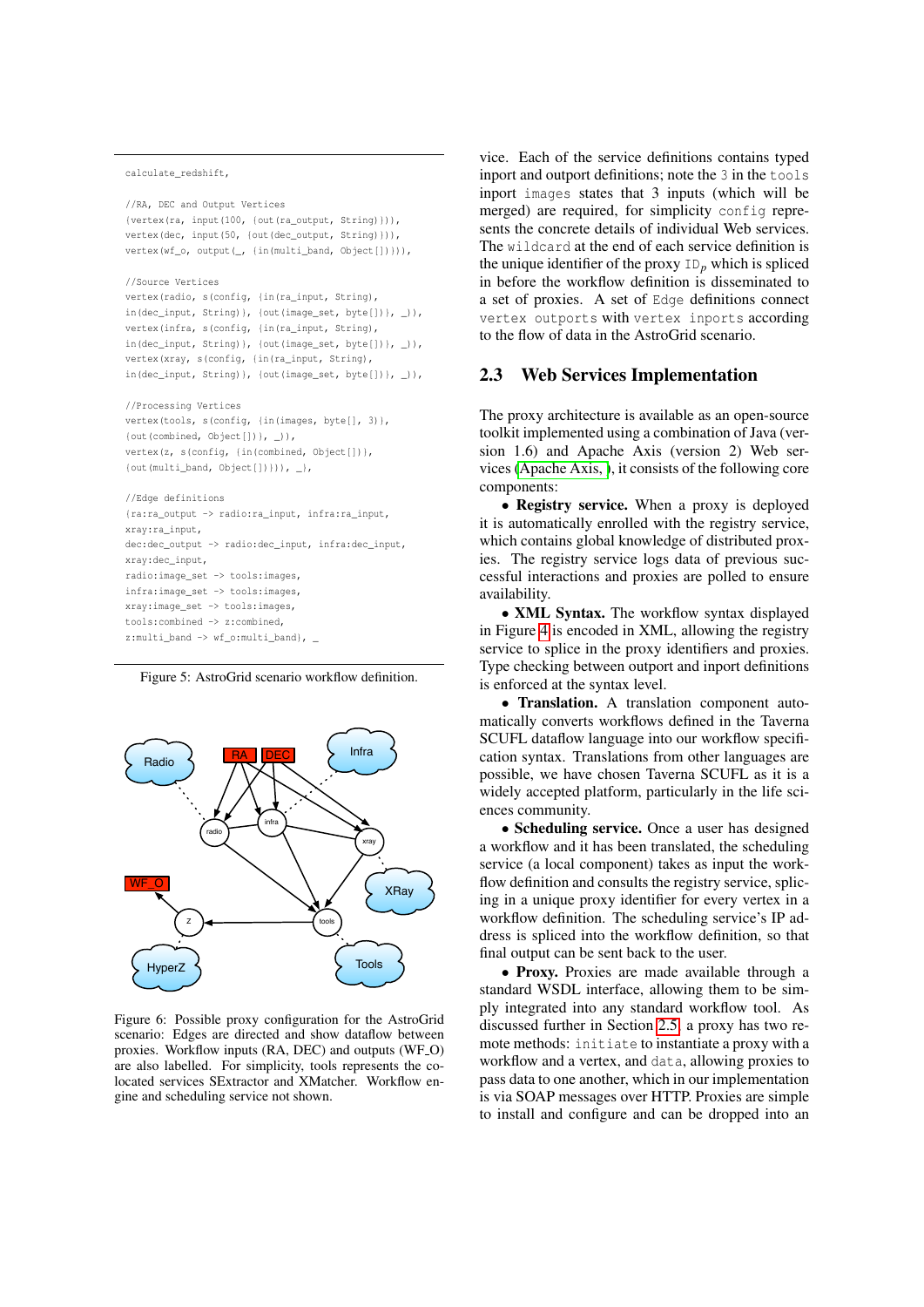AXIS container running on an application server, no specialised programming needs to take place in order to exploit the functionality.

## 2.4 Workflow Deployment and Vertex **Assignment**

For simplicity in the algorithm definition, we assume reliable message passing and service invocation, however, fault tolerance has been built into the corresponding Web services implementation. A proxy is generic and can concurrently execute any vertex from any workflow definition. In order for this to be possible, the workflow definition is treated as an executable object, which is passed between proxies in a proxy network. The workflow definition is passed to the scheduling service which needs to assign proxies to vertices. This process is formally defined by Algorithm [1.](#page-0-0)

Algorithm 1 Vertex assignment

1: **for** each Vertex  $ID_v$  where  $ID_v \in \{Vertex\}$  **do**<br>2: **if** (Processor = WS) **then**  $if$  (Processor = WS) then 3:  $ID_p \leftarrow \text{locate}(ID_v, WS)$ <br>4:  $WS.ID_n \leftarrow ID_n$ 4:  $WS.ID_p \leftarrow ID_p$ <br>5:  $\{ (ID_v, ID_p) \} \leftarrow$ 5:  $\{ {\langle \text{ID}_v, \text{ID}_p \rangle} \} \leftarrow {\{ {\langle \text{ID}_v, \text{ID}_p \rangle} } + \text{ID}_v, \text{ID}_p$ <br>6: end if end if 7: end for 8: **for** each Vertex  $ID_v$  where  $ID_v \in \{\langle \text{proxy}, ID_v \rangle\}$ do 9: initiate(Workflow, ID*v*) 10: end for

All proxies are enrolled with the registry service, which is a global directory of each proxy within the system. For each  $ID_v$  in  $\{Vertex\}$  a suitable proxy must be located, if the processor type is a service definition, i.e., not an input or output variable. In our existing implementation, the registry service selects 'suitable' proxies which are deployed with the same network domain as the WS it will eventually invoke. However, we are investigating optimisation techniques which will be addressed by further work, discussed in more detail in Section [5.](#page-8-1)

This suitability matching is performed by the scheduling service which in turn consults with the registry service. The scheduling service invokes the locate method on the registry service, which takes as input a vertex  $ID<sub>v</sub>$  and a WS definition and returns the unique identifier of a proxy which will enact a given vertex ID*v*. This identifier is then spliced into the processor definition; before the assignment process begins all  $ID<sub>p</sub>$  definitions are wildcards, each vertex (multiple vertices can be assigned to the same proxy) is then assigned before the workflow is disseminated. The proxy identifier is added so that proxies can communicate throughout the system globally.

The proxy identifier along with the vertex identifier are added to a set. Once the proxy assignment process is complete, the workflow definition and vertex a proxy is to assume  $ID<sub>v</sub>$  is sent to each proxy in the set  $\{(\text{ID}_v, \text{prox})\}$ . The remote method initiate is invoked on each proxy.

#### <span id="page-5-0"></span>2.5 Workflow Execution

A proxy can concurrently execute any vertex from any workflow. With reference to Algorithm [2,](#page-0-0) in order to initiate a workflow, the remote method initiate is invoked on each proxy, given a workflow definition and  $ID_v$ . The vertex definition  $ID_v$  is extracted from the workflow. If the vertex relies on data from other vertices, it must wait until all inports have been resolved. Therefore, each inport  $ID_{in}$  in  $\{Input\}$  must be resolved before execution of  $ID<sub>v</sub>$  can begin. This is achieved through the internal method resolve in which checks if data for a given inport has been received; if the inport vertex definition is simply an input variable then the corresponding value is retrieved.

#### Algorithm 2 Vertex enactment

- 1: initiate(Workflow, ID*v*)
- 2: **for** each Inport  $ID_{in}$  where  $ID_{in} \in \{Input\}$  **do**<br>3: resolve in( $ID_{in}$ )
- 3: resolve in(ID*in*)
- 4: end for
- 5:  $\{input\} \leftarrow \text{get\_input}(\text{ID}_w, \text{ID}_v)$
- 6: results  $\leftarrow$  invoke({config}, {input})
- 7: **for** each Outport  $ID_{out}$  where  $ID_{out} \in \{Output\}$ do
- 8:  ${ID_v: ID_{in}}$  ← resolve\_out( $ID_v: ID_{out}$ ,  ${Edge}$
- 9: **for** each Vertex  $ID_v$  where  $ID_v \in \{ID_v: ID_{in}\}\$ do
- 10: **if** (Processor = WS) then
- 11:  $ID_p \leftarrow \text{WS.ID}_p$ <br>12:  $\text{data}(\text{ID}_w, \text{ID}_m)$
- 12: data(ID*w*, ID*in*, results)
- 13: delete(results)
- 14: else if (Processor = Output) then
- 15: value ← results<br>16: data(ID<sub>u</sub> ID<sub>-</sub>
- $data(ID_w, ID_s, results)$
- 17: end if
- 18: end for
- 19: end for

Once all inport dependencies have been resolved, given the unique workflow identifier  $ID_w$  and  $ID_v$ , the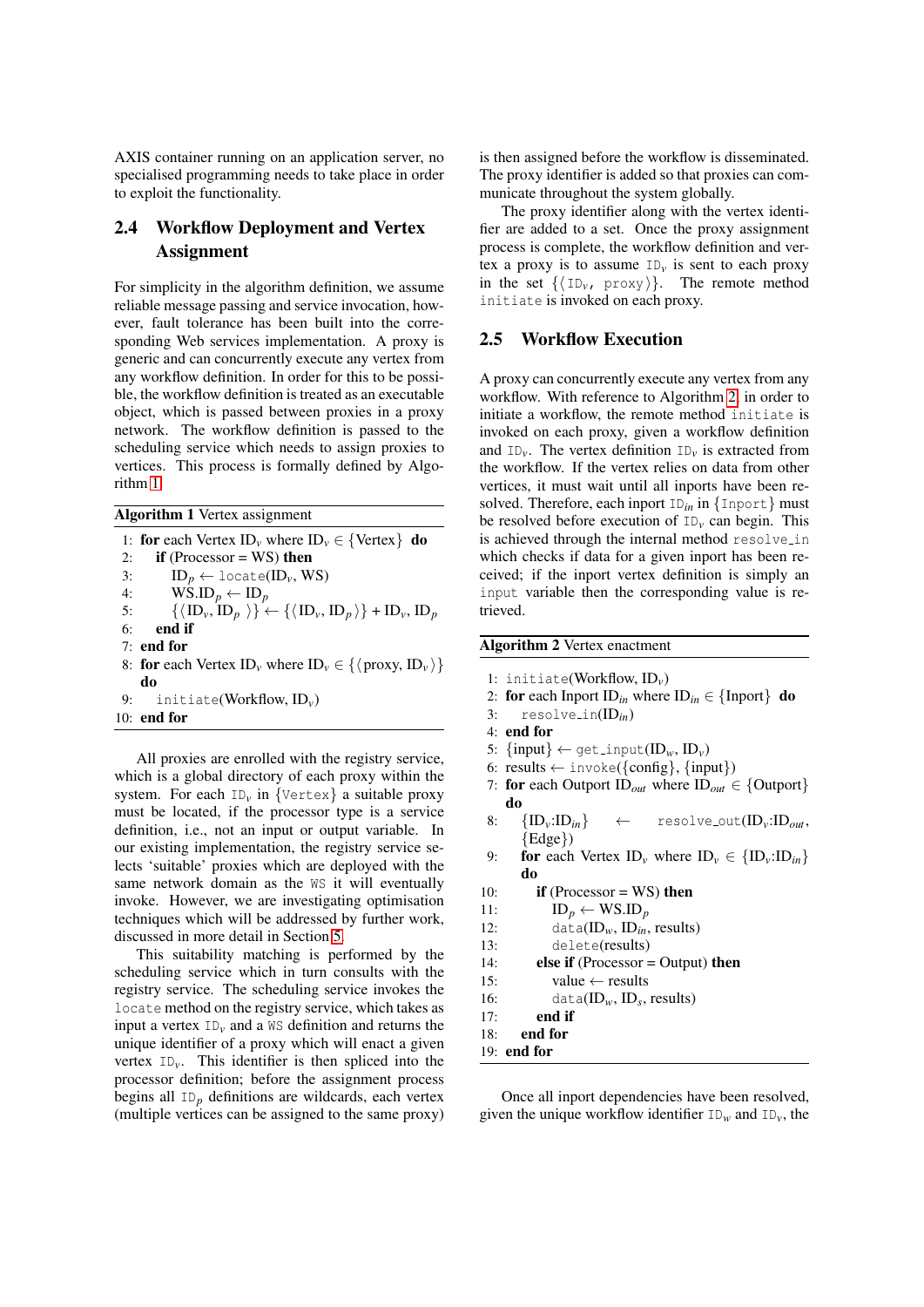input data set {input} is retrieved through the internal method get input. The proxy takes the WSDL location, operation name and other parameters defined in {config} and dynamically invokes the service using {input} as input to the Web service. Results are then stored locally at the proxy.

In order to determine where (i.e., which proxy) to send the output of a given service invocation, the {Edge} set is inspected which contains mappings from a vertex outport to a set of vertex inports. The set of inports which map to a corresponding outport is returned by the internal resolve out method. In order to determine which proxy to send these data to, each vertex in this set is traversed and the location of the proxy,  $ID_p$  is retrieved from the workflow definition.

The remote method data is invoked on the proxy  $ID_p$ , using the workflow identifier  $ID_w$ , the inport identifier  $ID_{in}$  and the result data as input. Once received (confirmed by an acknowledgement) by the recipient proxy, these data are stored according to ID*<sup>w</sup>* and ID*in* and deleted from the sender proxy. If the outport corresponds to a output, this variable is written back to the scheduling service ID*s*, which is running on a user's desktop. This process is repeated for each outport.

#### 2.6 End-to-end Example

Figure [7](#page-6-1) is a UML Sequence diagram which demonstrates the interaction between the scheduling service, registry service and the set of proxies in the AstroGrid scenario.

## <span id="page-6-0"></span>3 Performance Evaluation

In order to validate the hypothesis that our architecture can reduce intermediate data transfer and speed up the execution time of a workflow, a set of performance analysis experiments have been conducted. Our architecture has been evaluated across Internet-scale networks on the PlanetLab framework. PlanetLab is a highly configurable global research network of distributed servers that supports the development of new network services.

The AstroGrid scenario described throughout this paper serves as the basis for our performance analysis. This scenario is representative (in terms of data size and topology) of a class of large-scale scientific workflows and has been configured as follows:

• PlanetLab Deployment. Data sources are a Web service which take as input an integer representing how much data the service is to return; the service

<span id="page-6-1"></span>

Figure 7: UML Sequence diagram: AstroGrid scenario proxy network.

then returns a Byte array of the size indicated in the input parameter. Analysis services are simulated via a sleep and return a set of data representative of the given input size. These data sources and analysis services were deployed over the PlanetLab framework.

• Workflow engine. In order to benchmark our architecture two configurations of the AstroGrid scenario were set up: the first was executed on the completely centralised Taverna workflow (version 1.7.2) environment, the second was the same representation executed across a peer-to-peer proxy network according to the implementation described in Section [2.3.](#page-4-2)

• Speedup. The mean speedup is calculated by dividing the mean time taken to execute the workflow using standard orchestration (i.e., non-proxy, fully centralised) and dividing it by the mean time taken to execute the workflow using our proxy architecture, e.g., a result of 1.5 means that the proxy architecture executes 50% faster than standard orchestration.

• Proxy configurations. Three different proxy configurations are shown: "same machine", here a proxy is installed on the same physical machine as the Web service it is invoking, "same domain", the proxy is installed on a different machine within the same network domain, and "distributed" where a proxy is installed on a node within the same country as the Web service it is invoking. In each configuration one proxy is responsible for one service.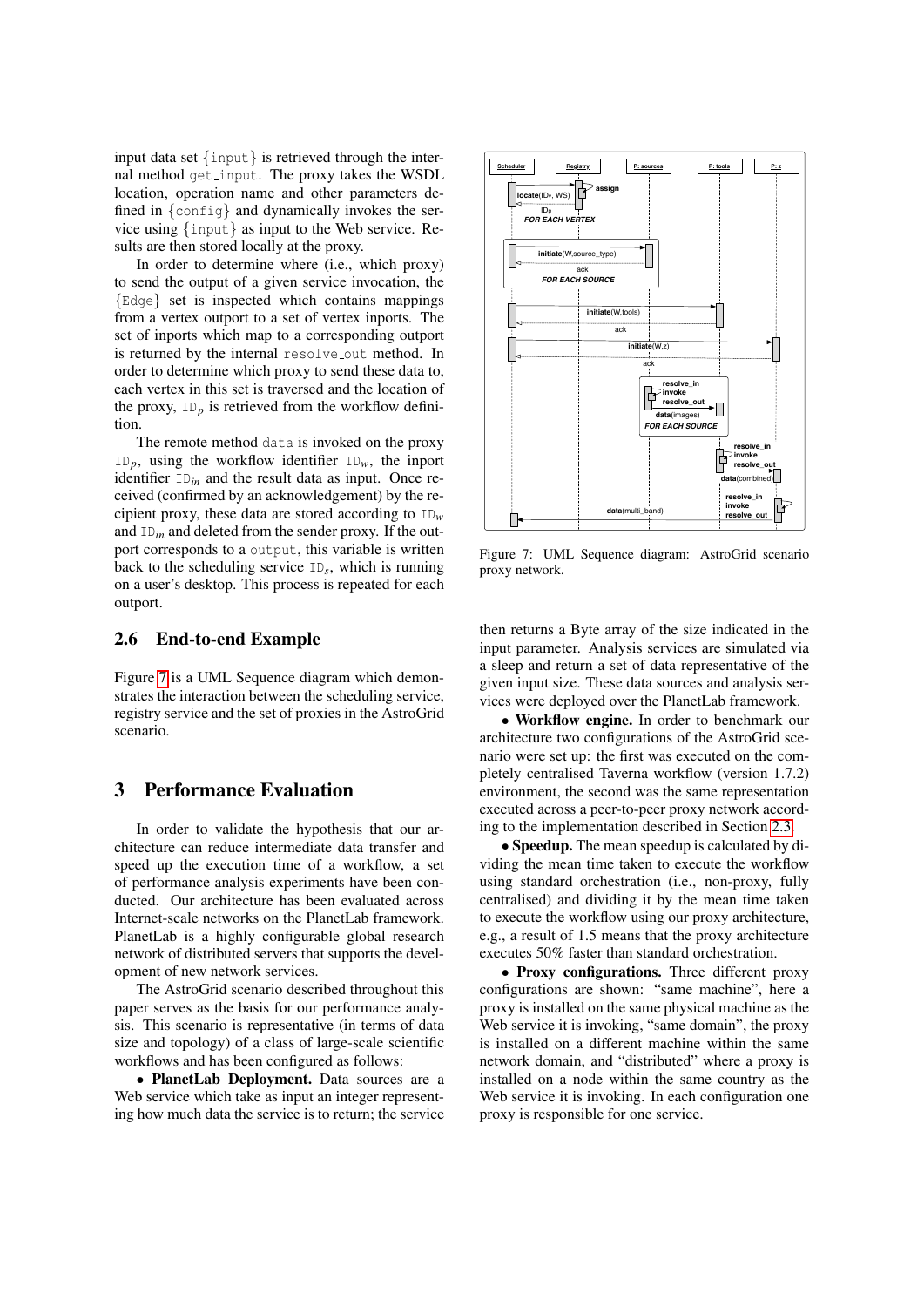• Graphs. Each configuration was executed 50 times across the PlanetLab framework. In each graph, the *y*-axis displays the mean speedup ratio (along with 95% confidence intervals from each of the 50 runs per configuration) and the *x*-axis displays the total volume of data flowing through the workflow. The number of services involved is independent of the mean speedup ratio as we have taken the mean ratio across a set of scaling experiments: we have scaled the initial data sources from 2 to 20 and repeated this while executing the AstroGrid DAG in reverse order. To prevent the data processing from influencing our evaluation, it has not been accounted for in the performance analysis experiments.

### 3.1 Experiment 1

Each of the data sources, analysis services and workflow engine were installed on separate PlanetLab nodes in the USA. As one can see from Figure [8](#page-7-0) in all configurations our architecture outperforms the centralised workflow configuration. If one calculates the average across all data points for each of the experiments, the "same machine" configuration observes a speedup of 75%, the "same domain" configuration 49% and the "distributed" configuration 30%.

As the results demonstrate, the speedup is greatest when a proxy is deployed as closely as possible to the back-end Web service, i.e., on the same machine. The cost of the proxy to service data movement increases as the proxy moves further away from the service it is invoking, in the "same machine" configuration, the input and output of a service invocation is flowing over a LAN. However, in the most extreme case, the "distributed" configuration an average speedup of 30% is observed over all runs.

<span id="page-7-0"></span>

Figure 8: Experiment 1 – Mean speedup.

### 3.2 Experiment 2

In this configuration, each of the data sources and analysis services were deployed on separate Planet-Lab nodes across the USA. However, the workflow engine was now even further distributed from the services, running from a desktop machine in Melbourne. As one can see from Figure [9,](#page-7-1) as the cost (network distance) increases from the workflow engine to the workflow services, the hop any intermediate data has to make increases in cost. As the cost of intermediate data transport increases, the benefit of using our architecture grows as intermediate data transport is optimised. To quantify, this speedup ranged from 68% to 153% speedup for the "same domain" configuration and 51% to 125% for the "distributed" configuration.

<span id="page-7-1"></span>

Figure 9: Experiment 2 – Mean speedup.

<span id="page-7-2"></span>

Figure 10: Experiment 3 – Mean speedup.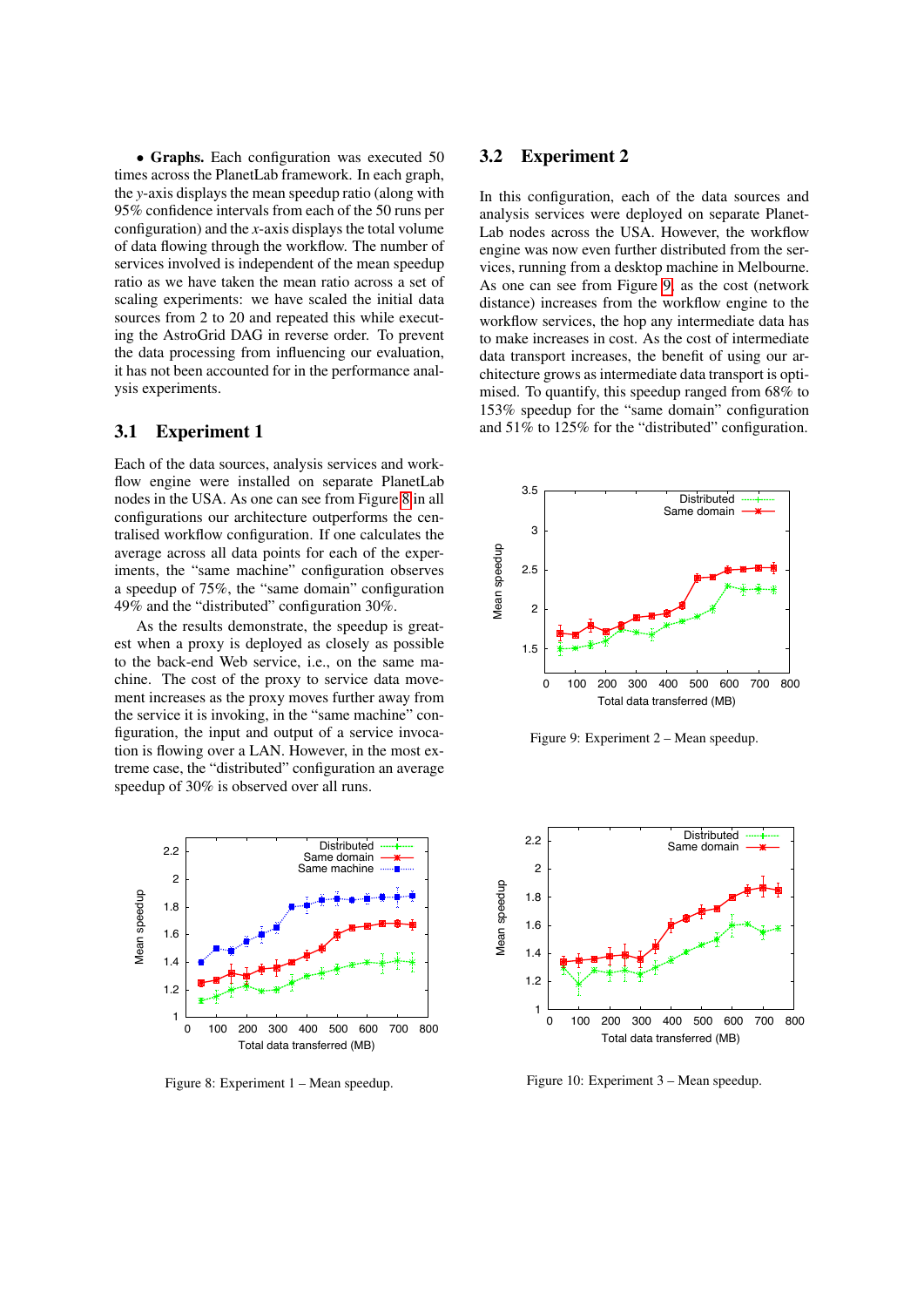#### 3.3 Experiment 3

In order to distribute the services further, the data sources were deployed on PlanetLab nodes in the USA, the analysis services deployed on nodes in Europe (France and Germany) and the workflow engine was running from a desktop machine in Melbourne. With reference to Figure [10,](#page-7-2) speedup ranged from 34% to 85% for the "same domain" configuration and 30% to 58% for the "distributed" configuration. In this experiment one can observe an increased cost in distributing the workflow definition to each of the proxies prior to enactment, demonstrated by the lack of increase in mean speedup at lower data sizes.

## <span id="page-8-0"></span>4 Related Work

## 4.1 Techniques in Data Transfer **Optimisation**

In [\(Martin et al., 2008\)](#page-9-10) the scalability argument made in this paper is also identified. The authors propose a methodology for transforming the orchestration logic in BPEL into a set of individual activities that coordinate themselves by passing tokens over shared, distributed tuple spaces. The model suitable for execution is called Executable Workow Networks (EWFN), a Petri nets dialect.

The concept of pointers in service-oriented architectures [\(Wieland et al., 2009\)](#page-9-11) allows Web services to pass data by reference rather than by value. This has the advantage that the workow engine is disburdened of handling all data passing between the orchestrated Web Services, which helps to reduce network trafc and processing time.

*Service Invocation Triggers* [\(Binder et al., 2006\)](#page-9-12) is an architecture for decentralised execution. Using the Triggers architecture, before execution can begin the input workflow must be deconstructed into sequential fragments, these fragments cannot contain loops and must be installed at a trigger; this is a rigid and limiting solution and is a barrier to entry for the use of proxy technology. In contrast with our proxy approach nothing in the workflow has to be altered prior to enactment.

The *Flow-based Infrastructure for Composing Autonomous Services* or FICAS [\(Liu et al., 2002\)](#page-9-13) is a distributed data-flow architecture for composing software services. FICAS is intrusive to the application code as each application that is to be deployed needs to be wrapped with a FICAS interface.

In [\(Chafle et al., 2004\)](#page-9-14), an architecture for *decentralised orchestration* of composite Web services de-

fined in BPEL is proposed. Our research deals with a set of challenges not addressed by this architecture: how to optimise service-oriented DAG-based workflows, how to automatically deploy a workflow across a set of volunteer proxy nodes given a workflow topology, where to place proxies in relation to Web services, how these concepts operate across Internetscale networks.

In previous work [\(Barker et al., 2008b\)](#page-9-15) [\(Barker](#page-9-16) [et al., 2008a\)](#page-9-16) we proposed Circulate, a proxy-based architecture based on a centralised control flow, distributed data flow model. This paper has focused on executing DAG-based workflows without centralised control and explored a richer set of proxy functionality.

### 4.2 Third-party Data Transfers

This paper focuses primarily on optimising serviceoriented workflows, where services are: not equipped to handle third-party transfers, owned and maintained by different organisations, and cannot be altered in anyway prior to enactment. For completeness it is important to discuss engines that support third-party transfers between nodes in task-based workflows.

*Directed Acyclic Graph Manager (DAG-Man)* [\(Condor Team, \)](#page-9-17) submits jobs represented as a DAG to a Condor pool of resources. Intermediate data are not transferred via a workflow engine, instead they are passed directly from vertex to vertex. DAGMan removes the workflow bottleneck as data are transferred directly between vertices in a the DAG. *Triana* [\(Taylor et al., 2003\)](#page-9-18) is an open-source problem solving environment. It is designed to define, process, analyse, manage, execute and monitor workflows. Triana can distribute sections of a workflow to remote machines through a connected peer-to-peer network.

# <span id="page-8-1"></span>5 Conclusions and Further Work

Through a motivating scenario, this paper has introduced an architecture for deploying and executing a service-oriented workflow (composed as a DAG) across a peer-to-peer proxy network. This architecture partially avoids workflow bottlenecks associated with centralised orchestration by: sharing the workload across distributed proxies, and reducing intermediate data transfer between interoperating services in a workflow. Importantly our proposed architecture is non-intrusive, Web services do not have to be altered in anyway prior to execution. Furthermore, users can continue to work with popular service-oriented